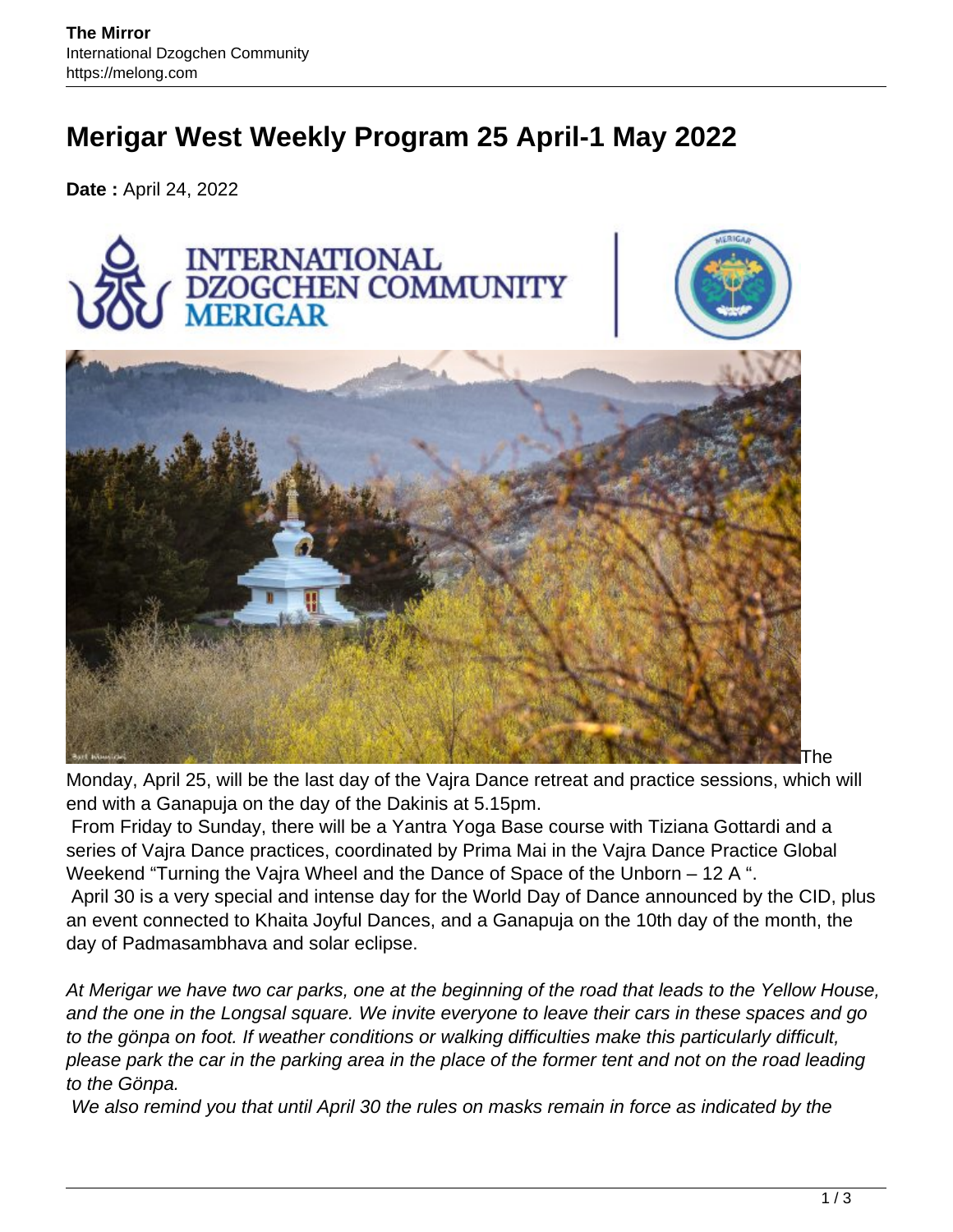governing decree.

#### **Monday 25 April**

10:00 – 12:00 Practice of Mandarava and Dance of the Song of the Vajra, in the Gönpa, with masks

16:00 – 17:00 Complete Thun with the Three Dances, in the Gönpa, with masks

17:15 Ganapuja on the Day of the Dakinis, in the Gönpa, with masks

## **Tuesday 26 April**

18:00 – 19:15 Yantra Yoga weekly online course for beginners, with Dina Priymak, Letizia Pizzetti and Michele Corrado

18:30 – 19:45 Weekly course on the base of the Santi Maha Sangha in Italian, on zoom

## **Wednesday 27 April**

16:00 Study group on Dorje Sempa Namkha Ché, in the library and on zoom – for participation please contact Elisa Copello (copelloelisa@gmail.com)

18:00 Yantra Yoga weekly course, in the Mandala Room, with super green pass

## **Thursday 28 April**

16:30 – 17:30 Khaita, on site with super green pass and mask, and on zoom (the location, the Mandala Room, Gönpa or external platform will be communicated the day before) 18:30 – 20:00 Weekly course on the Base of Santi Maha Sangha in English, on zoom 18:00 – 19:15, Yantra Yoga weekly online course for beginners, in English, with Dina Priymak and Michele Corrado

# **Friday 29 April**

10:00 – 12:00 Practice of the Vajra Dance, with Prima Mai, in the Mandala Room, on the World Day of Dance organized by the CID, with masks

16:00 – 18:00 Practice of the Vajra Dance, with Prima Mai, in the Mandala Room, on the World Day of Dance organized by the CID, with masks

18:00 – 19:30 Modular course to learn the basics of Yantra Yoga, with Tiziana Gottardi, second weekend, with super green pass, in thes Gönpa

# **Saturday 30 April**

10:00 – 12:00 Practice of the Vajra Dance, with Prima Mai, in the Mandala Room, with mask 10:00 – 12:30 Modular course to learn the basics of Yantra Yoga, with Tiziana Gottardi, second weekend, with super green pass, in the Gönpa

14:30 – 15:45 Yantra Yoga course for beginners, with Dina Priymak, Tiziana Gottardi and Letizia Pizzetti, in the Gönpa, with super green pass

16:00 – 17:00 Khaita in zoom connection from Merigar with khaita instructors in the world – coordinated by Elisa and Christiane, in the Mandala Room, with super green pass and masks 16:00 – 18:00 Modular course to learn the basics of Yantra Yoga, with Tiziana Gottardi, second